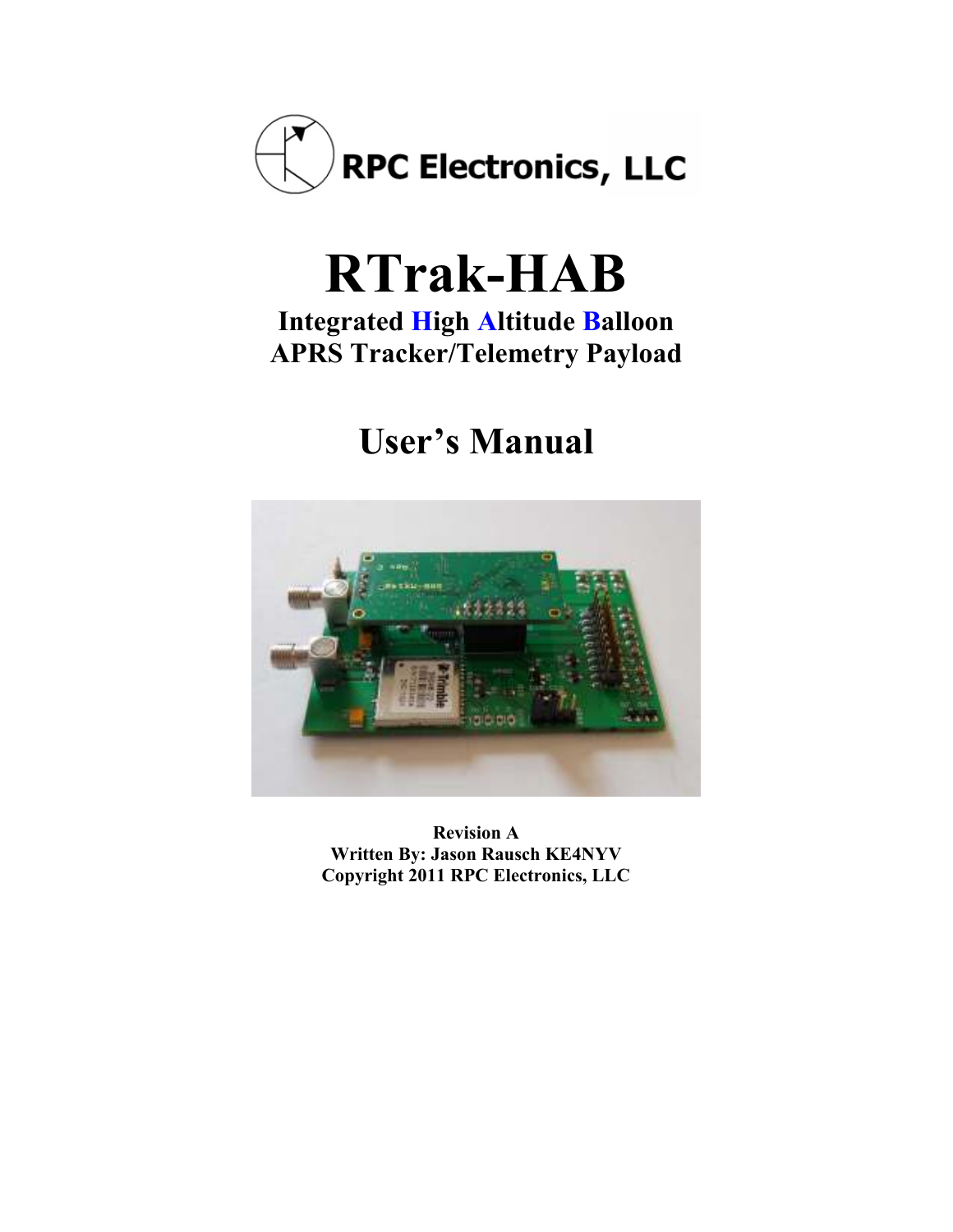### **Table of Contents**

- **1. Introduction and Acknowledgments**
- **2. Package Contents**
- **3. Device Overview and Specifications**
- **4. Connections**
- **5. Getting Started**
- **6. Basic APRS Programming** 
	- **Callsign**
	- **Icon**
	- **APRS Path**
	- **Beacon Rate**
- **7. Telemetry/Control Header**
- **8. Dual-Frequency Operation**
- **9. Major Component Specifications** 
	- **OpenTracker 1+**
	- **M'5010HS GPS Chipset**
	- **MX146LV VHF Transmitter**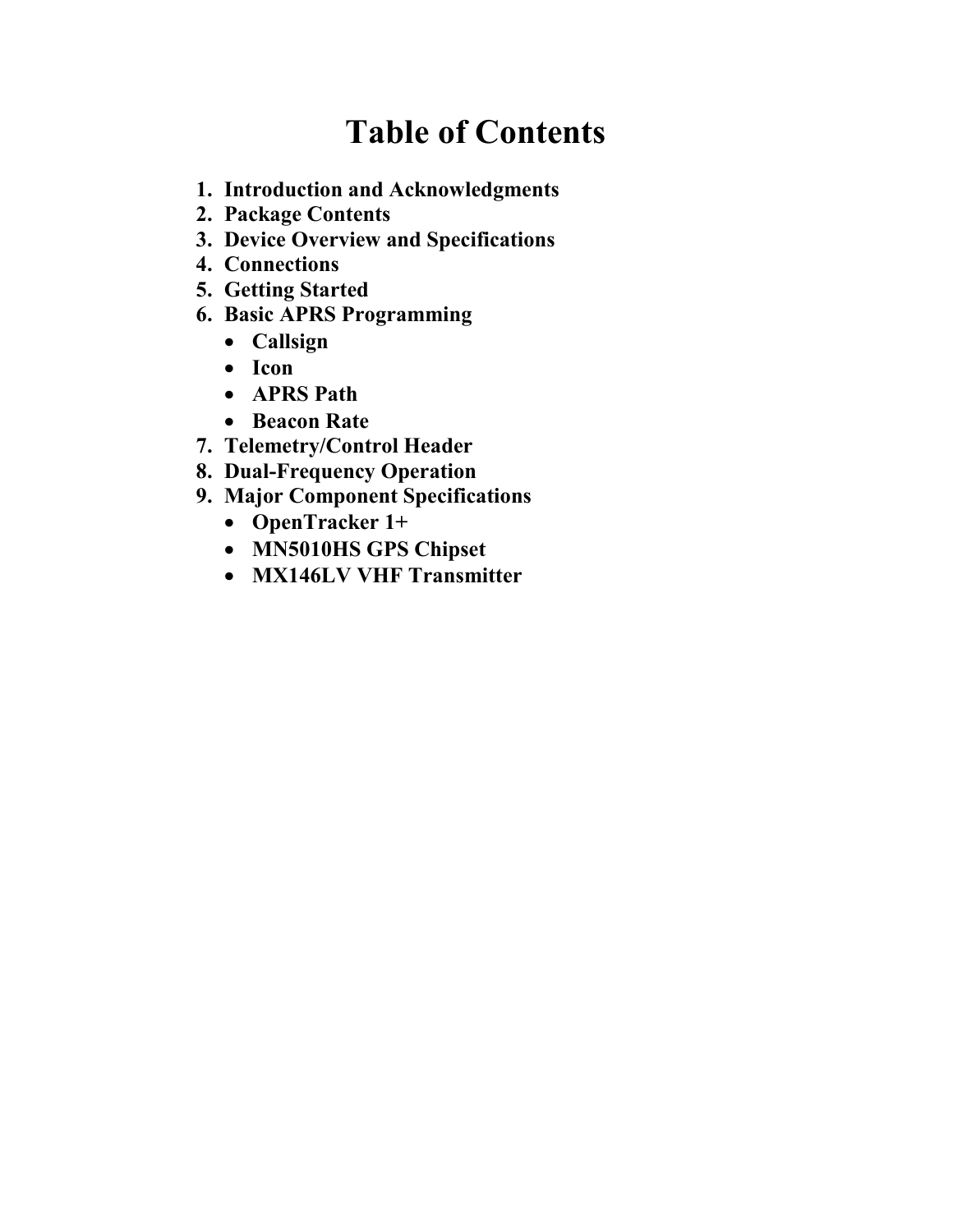### **Introduction**

Thank you for purchasing an RTrak-HAB! We are pleased that you have decided to make it part of your amateur radio equipment and hope that it will serve you well for many years to come. Please take some time to read through this manual and familiarize yourself with the functions of your new RTrak-HAB and how to operate it properly.

### **Acknowledgments**

Special thanks to the following people for helping make the RTrak-HAB possible:

Barry Sloan VE6SBS James Ewen VE6SRV Scott Miller N1VG Shaena Hicks KI4UDD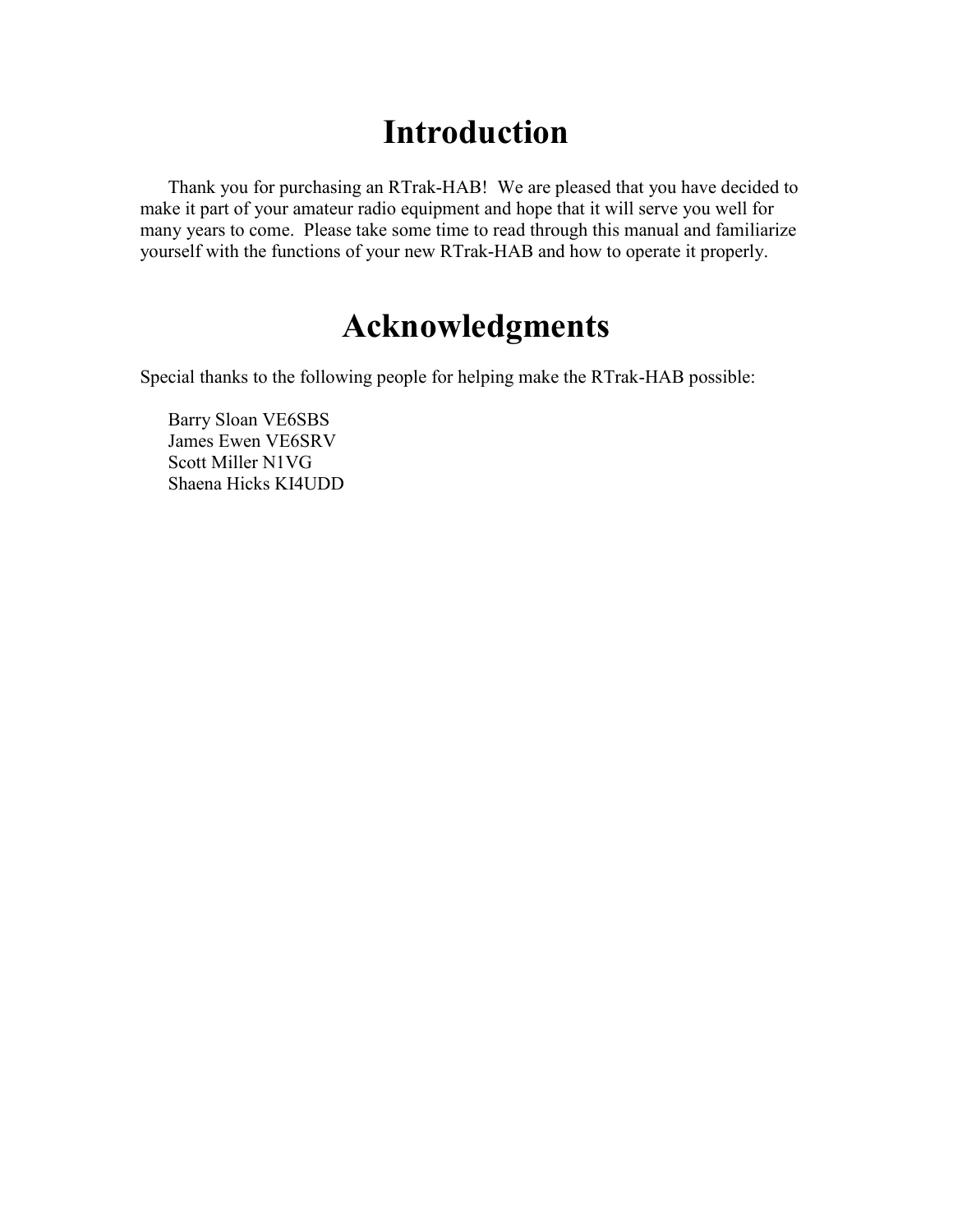### **Package Contents**

• Your new RTrak-HAB comes with everything required to get started.

#### **Included Items:**

- RTrak-HAB APRS Tracker
- Embeddable Active GPS Patch Antenna
- DB9 Serial to Header Programming Cable
- CD Containing this manual and specification sheets on key components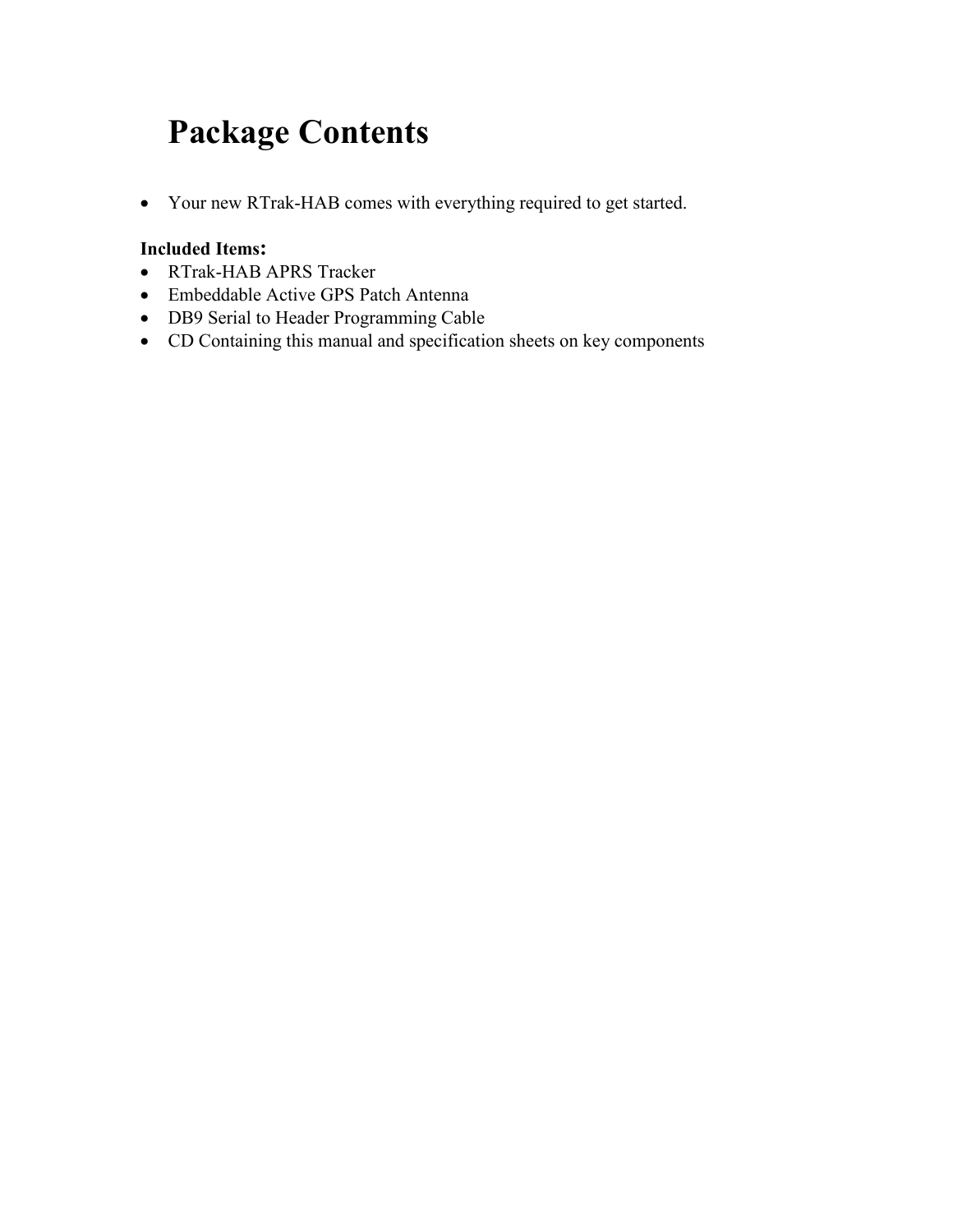### **Device Overview and Specifications**

- The RTrak-HAB is the first APRS tracker designed specifically for the high altitude balloon community. We have worked closely with HAB enthusiasts to include all of the features needed for a truly versatile payload.
- **OpenTracker 1+:** The data modem section of the RTrak-HAB is based on the SMT OpenTracker 1+ platform. The OpenTracker was designed and programmed by Scott Miller N1VG of Argent Data Systems. The OT1+ platform is fully open source and a perfect match for the RTrak-HAB tracker. Firmware upgrades are free for download.
- **Compernicus GPS:** The GPS receiving chipset used in the RTrak-HAB. This GPS is a Sirf-Star III receiver with a fast <60 sec cold start lock time, measures only 20mm x 20mm in size and runs on a 3.3V operating voltage. The primary reason for using this GPS is the ability to track ABOVE 60,000 feet in altitude.
- **MX146LV TX:** The MX146LV VHF transmitter is a fully programmable 350mW transmitter and is frequency agile from 144-148 MHz. This module is temperature compensated for stabilization and makes it perfect for an HAB environment where constantly changing ambient temperatures can cause less capable transmitters to drift off of frequency.

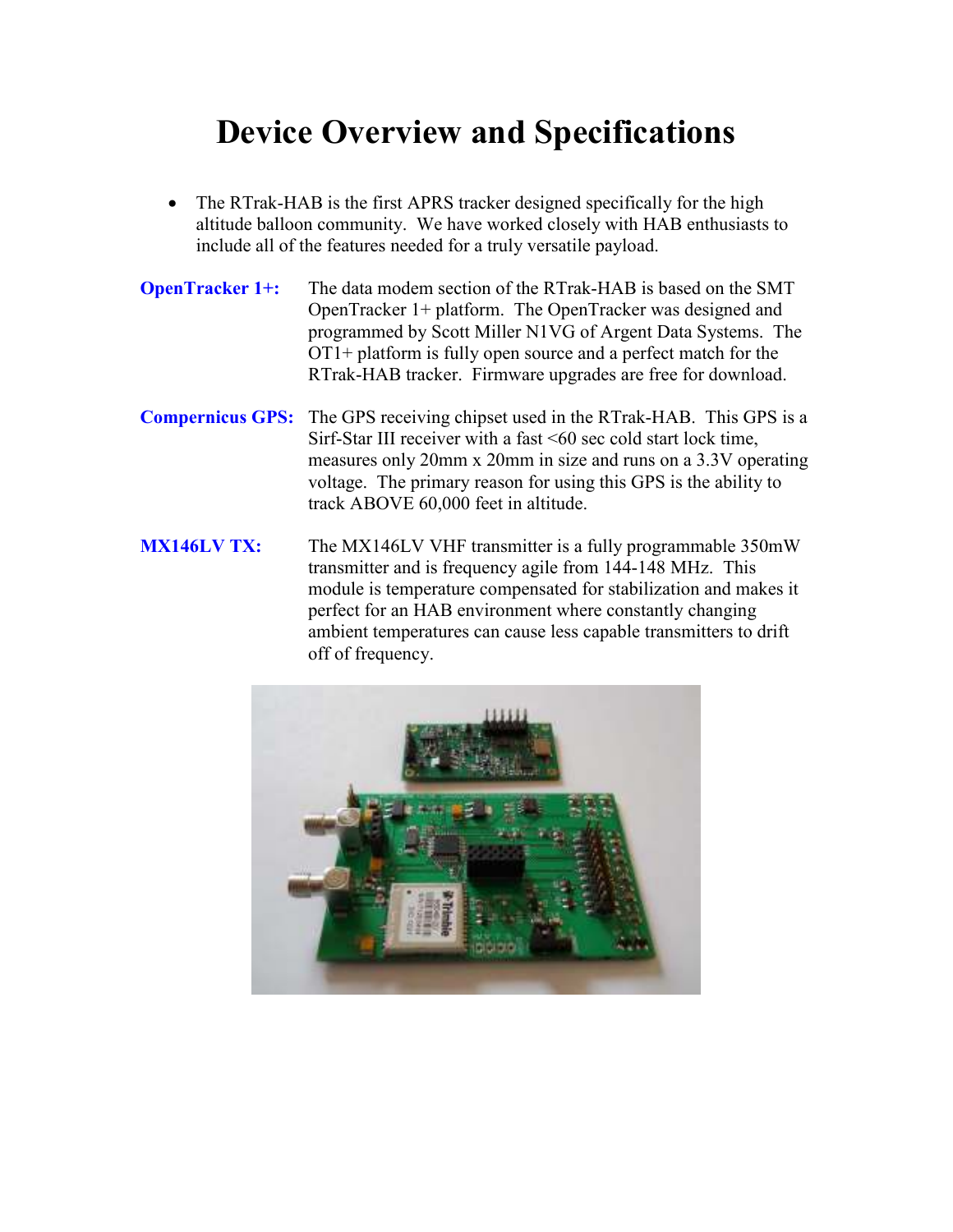### **Connections**

#### **Power**

The RTrak-HAB can be powered with any 5.5-12 VDC source. The LDO (Low Dropout Regulators) used allow for the tracker to be powered from battery for lightweight payloads.

The connector is a three position solder pad connector suitable for direct soldering or a pin header for quick disconnect.



#### **GPS RF**

The GPS RF connection is a standard polarity, SMA female RF connector suited to mate with the included GPS active patch antenna. Be sure to tighten antenna connector finger tight. DO NOT use a wrench to torque the connector tight. This is not needed and risks damage to the connector or main RTrak-HAB board.

#### **Radio RF**

The radio RF connection is a standard polarity, SMA female RF connector. Be sure to tighten antenna connector finger tight. DO NOT use a wrench to torque the connector tight. This is not needed and risks damage to the connector or main RTrak-HAB board.

#### **Programming Port**

The programming port is a four pin header that mates with the included serial programming cable. Remove the shorting block when attempting to plug the serial cable in for programming. Ensure the unused contact of the plug is on the "D" pin.



**Important:** When the RTrak-HAB is not being programmed, the included jumper block must be in place over the first two pins marked "D" and "R", in order for the GPS data to be passed to the OpenTracker 1+!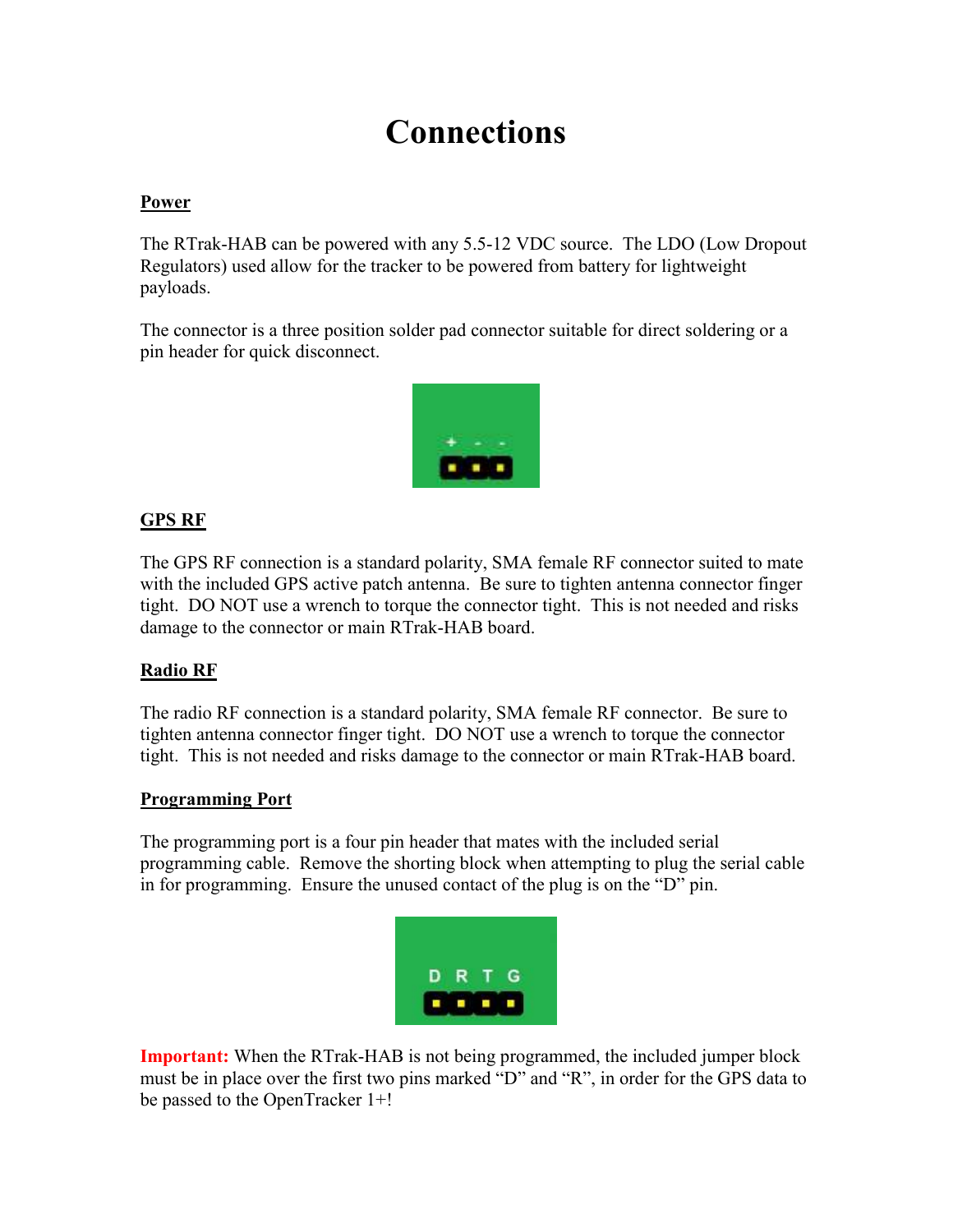#### **Power/RF Connection End**

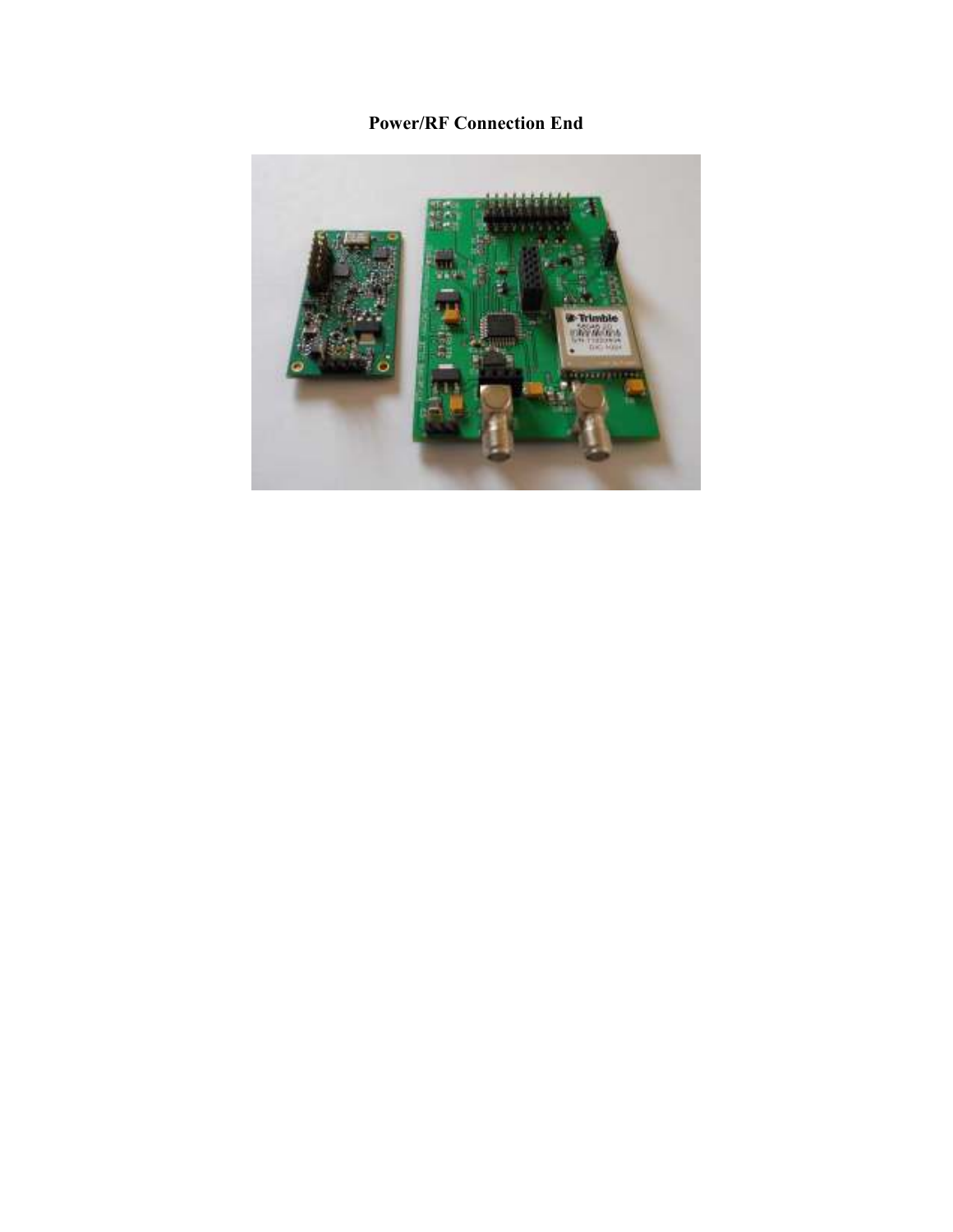## **Getting Started**

- Getting started is easy with the RTrak-HAB.
- 1. Connect power, VHF antenna and GPS antenna.
- 2. Install the programming software included on the RTrak-HAB User's CD on any computer with a 9 pin serial port. Note: Some USB>Serial adapters have been reported to work with this software. Use at your own risk.
- 3. Ensure that power to RTrak-HAB is REMOVED.
- 4. Remove the jumper block and connect the programming cable to the RTrak-HAB's programming port and the computer's serial port.
- 5. Plug power into the RTrak-HAB.
- 6. Start up the RTrak programming software: rtrak-prog.exe. You will see a window like this:

| Select serial port:  |                                    |            |                      |         |
|----------------------|------------------------------------|------------|----------------------|---------|
| $G$ COM1             | $C$ COM2                           | COM3<br>C. | COM4                 | Connect |
| $C$ COM5             | $C$ COM6                           | $C$ COM7   | COM <sub>8</sub>     | Cancel  |
| $C$ COM <sub>9</sub> | $C$ COM10                          | $C$ COM11  | <b>COM12</b><br>o    |         |
|                      | Erase device and load new firmware |            | Disable Turbo<br>. . | Offline |

- 7. Select the appropriate com port and click Connect.
- 8. If the software properly reads the RTrak-HAB, the connect window will close and open up a configuration window containing all of the current settings.
- When you get to this point, proceed with the following page of Basic APRS Programming instructions.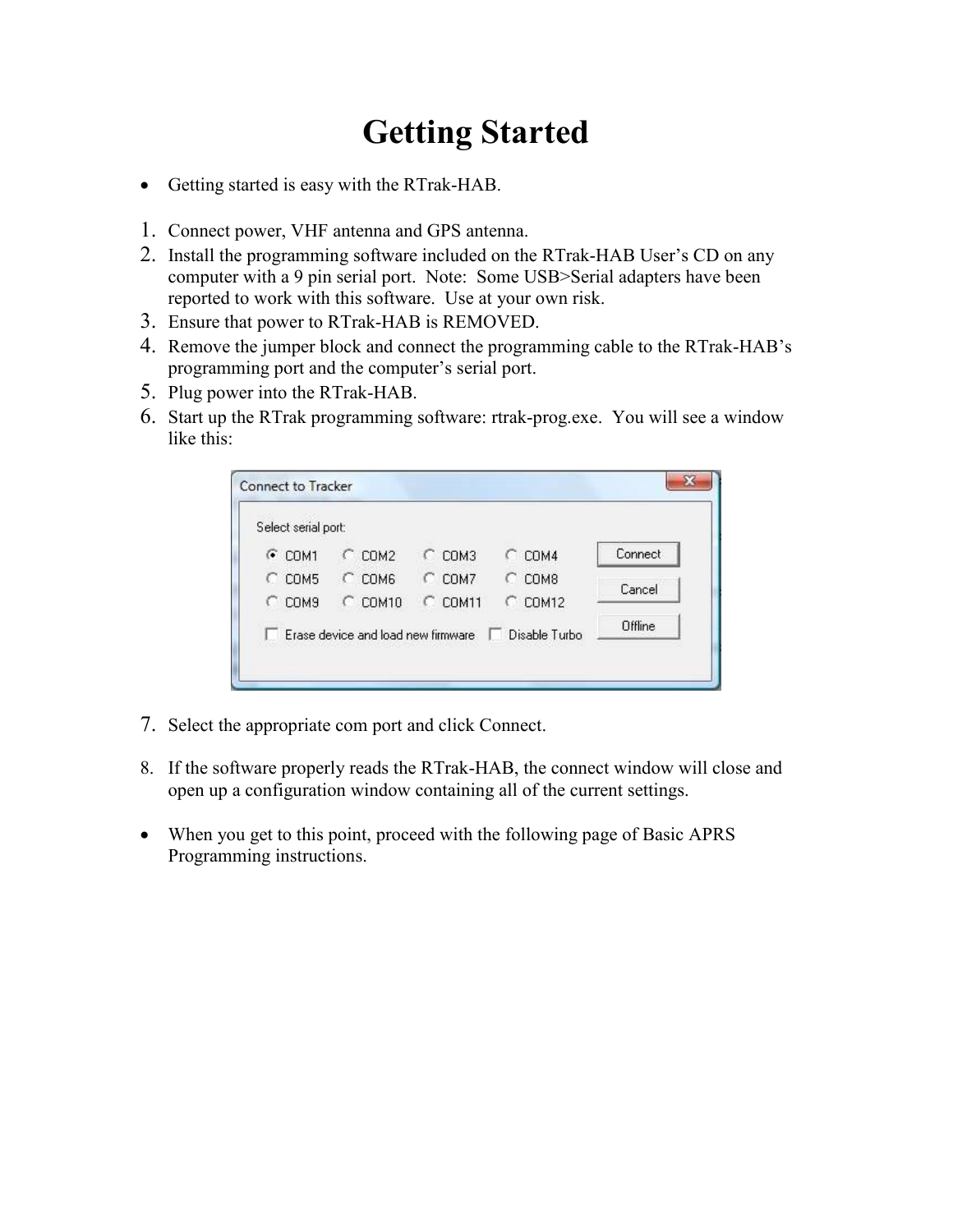### **Basic APRS Programming**

• Callsign: Use your FCC assigned Amateur Radio callsign for this field

Examples: KE4NYV KI4UDD N1VG

• Callsign with SSID: The use of an SSID can aid in the multiple use of a single callsign. The SSID ID will be designated by a dash (-) sign and a number of 1-15. These SSIDs typically have specific meaning, so check with your local APRS users for the SSID that is appropriate for a non-receiving APRS tracker.

Examples: KE4NYV-15 KI4UDD-12 N1VG-9

• Icon: The icon symbol will tell any receiving station what icon to use when displaying your position on an APRS map.

| Car         | 77          | />             |
|-------------|-------------|----------------|
| Truck       | دهم         | /k             |
| Van         | ా           | $/ {\rm v}$    |
| 18 Wheeler  | <b>Alle</b> | /u             |
| <b>Bike</b> | ಿಸಲ         | /b             |
| Hiker       |             |                |
| Ambulance   | e.          | /a             |
| Jeep        | ويلووا      | $\overline{1}$ |
| <b>RV</b>   | R٧          | /R             |
| Airplane    |             | $^{\prime}$    |
| Boat        |             |                |

#### **Common APRS Icon Symbols**

• Path: The path is used to route your packet as far as you would like it to go, within reason.

**Important!** Due to the ability for a VHF signal to travel far at a high altitude, it is recommended that either a path of WIDE1-1 or no path is used when using the tracker for high altitude operations.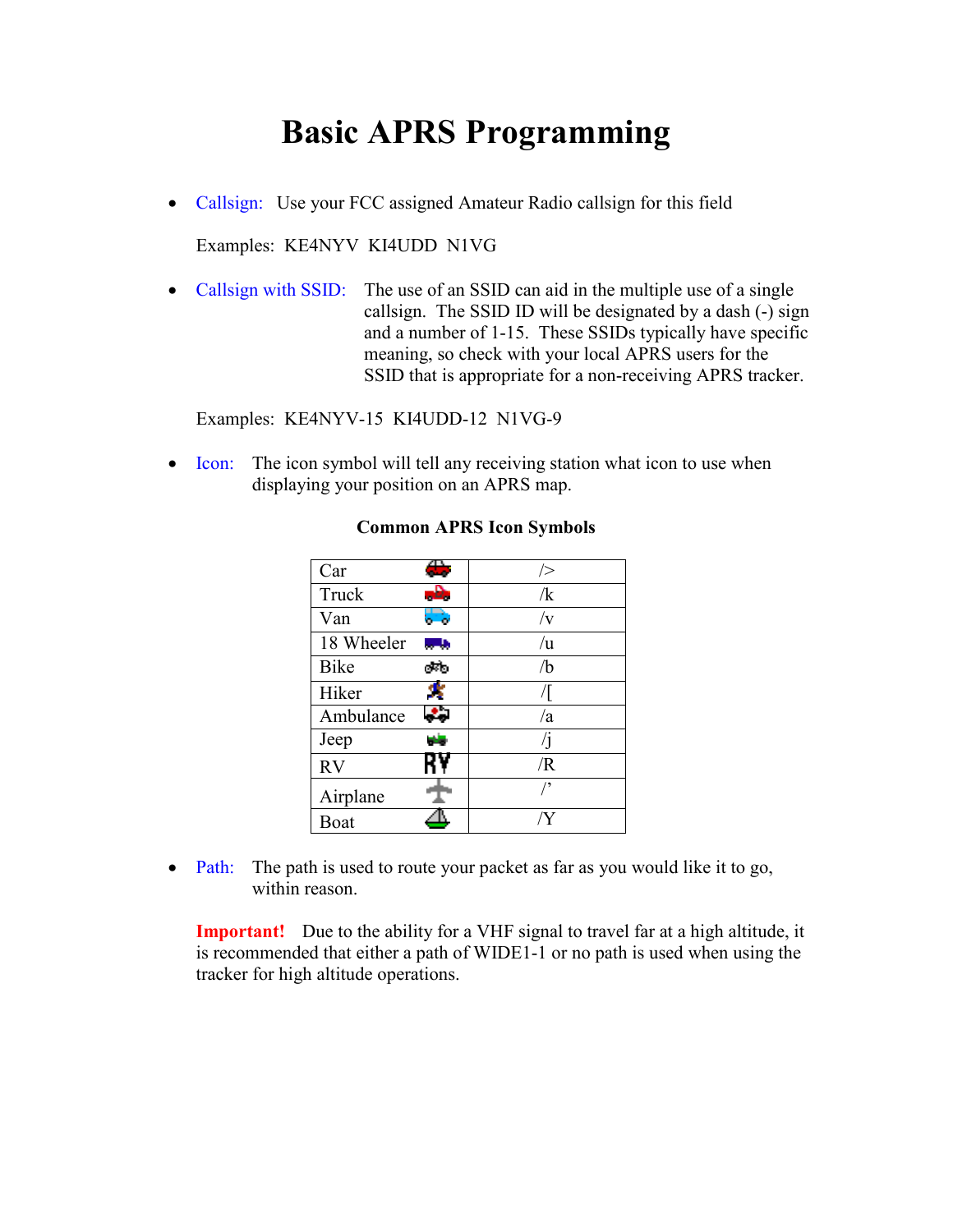Beacon Rates: The RTrak-HAB is capable of two beacon schemes.

1. **Static Beacon** – This method uses a pure timing scheme to beacon at a constant rate set in programming. This rate cannot be changed unless the configuration software and cable are used to make the change.

The static beacon rate is set in seconds, meaning  $30 = 30$  seconds,  $60 = 1$ minute and so on. A typical static beacon rate is 3-5 minutes.

2. **SmartBeaconing™** – This method uses the current GPS data to determine when to beacon and how often.

There are two main elements to the SmartBeaconing™ algorithm:

- **Speed-Adjusted Beacon Rate** Depending on your travel speed, the beacon rate is either increased or decreased. When traveling faster, the tracker is covering more ground and beacons more often. When traveling slower or stopped, the beacon rate is less often since it is not moving far or may be sitting still.
- **Cornerpegging** While moving, the SB algorithm is constantly monitoring the heading of travel. When this degree of heading has changed past a certain threshold, it triggers a beacon to indicate either a long steady curve or a direct turn around a corner. The result is a much more defined track.
- After all settings have been made, the last step is to write the configuration back to the RTrak-HAB. Click the "Write" button located in the bottom right of the configuration window. When the software is completed loading the settings, you will be asked to click the "OK!" button. The software returns to the main configuration screen where it can be exited.
- Power down the RTrak-HAB by removing power from the power connection. Remove the programming cable, replace the jumper block and power the unit back up for normal operation. You are now ready to put your RTrak-HAB into service.
- **NOTE:** Any additional settings can be found in the OpenTracker manual, included on the RTrak-HAB User's CD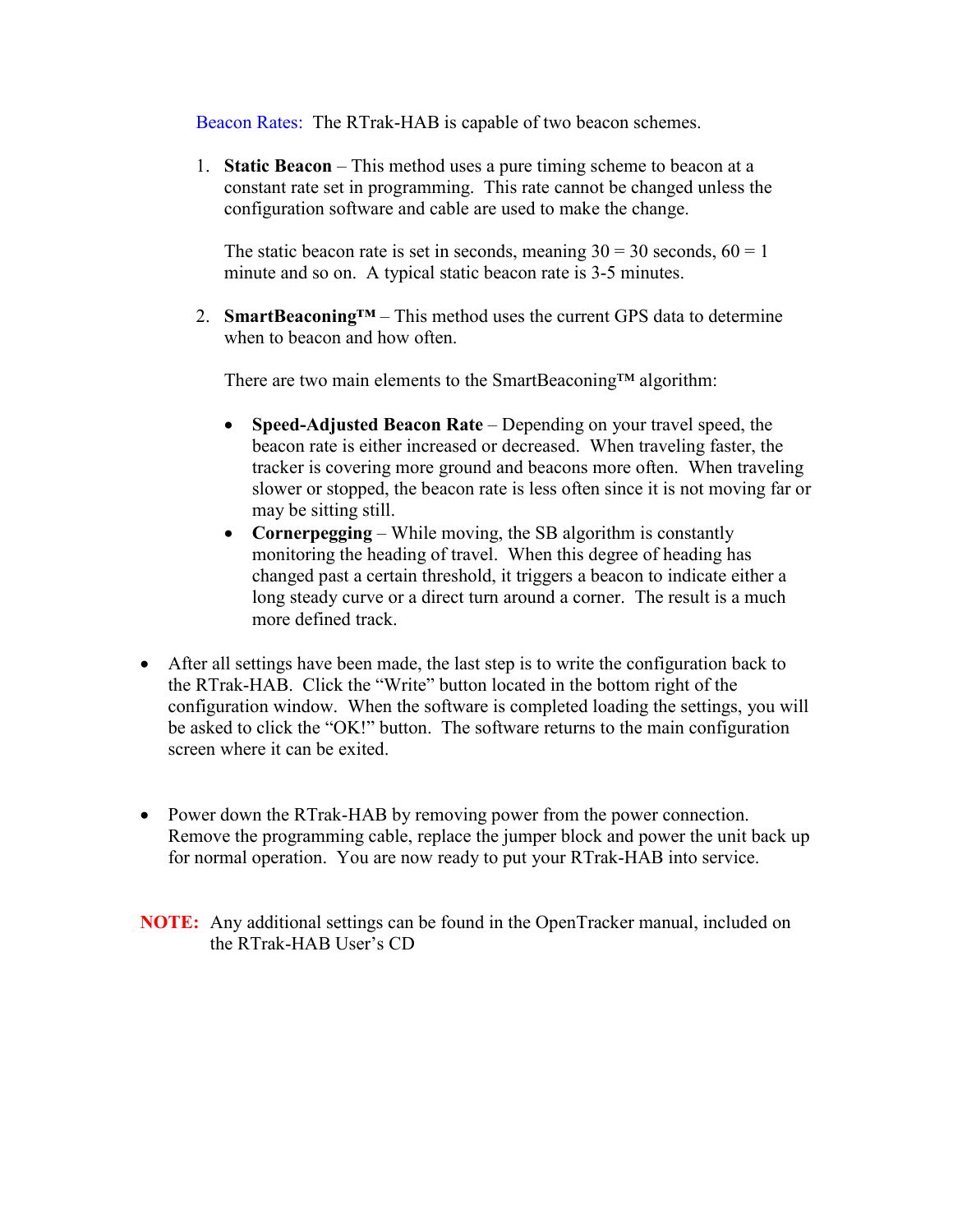| Profile 1   Profile 2                                                                                                                       |                                                                                                                                        |                                     | Firmware Build 54568                                                                                                            |
|---------------------------------------------------------------------------------------------------------------------------------------------|----------------------------------------------------------------------------------------------------------------------------------------|-------------------------------------|---------------------------------------------------------------------------------------------------------------------------------|
| Callsign NOCALL<br>Path WIDE1-1<br>Symbol Table /<br>$^{\circ}$ C<br>Temp. Adjust 0                                                         | <b>€</b> 1200 Baud € 300 Baud<br>Symbol Code ><br>Quiet Time<br>16                                                                     | Alternate Paths                     | Reporting Options<br>$\nabla$ Altitude<br>$\Gamma$ DAO<br>Course/Speed<br>Time G DHM C HMS<br><b>GPS Quality</b><br>Temperature |
| Text RTrak-HAB V1.10<br><b>Transmission Control</b><br>TX Every 90 Sec<br>Use SmartBeaconing<br>Use PTT Input<br>$\Box$ Enable timeslotting | In G Comment C Status Every 0<br>Profile Switching<br>Settings<br>Timeslot 0                                                           | Transmissions<br>Tuning/Diagnostics | Voltage<br>Compressed<br>Telemetry every 0                                                                                      |
| Position-<br>G GPS C Fixed<br>Don't require GPS fix                                                                                         | Waypoint Output<br>$\Gamma$ Enable<br>$\blacktriangleright$ Characters<br>6<br>Use Custom Symbols<br>$\Gamma$ Limit To<br><b>Miles</b> | Radio Interface<br>min              | Load Firmware From File<br>Web<br>I KIND KIND KIND I KIND KIND I<br>max<br>TX Audio Level                                       |
| Counter<br>Enable                                                                                                                           | Power Control-<br>Enable<br>Active Low                                                                                                 | 165<br><b>Invert Carrier Detect</b> | Freq<br>TX Delay (mSec)<br>$0.00$ Volts<br>Don't transmit if supply <<br><b>▽</b> Software DCD                                  |

### Default Programming Window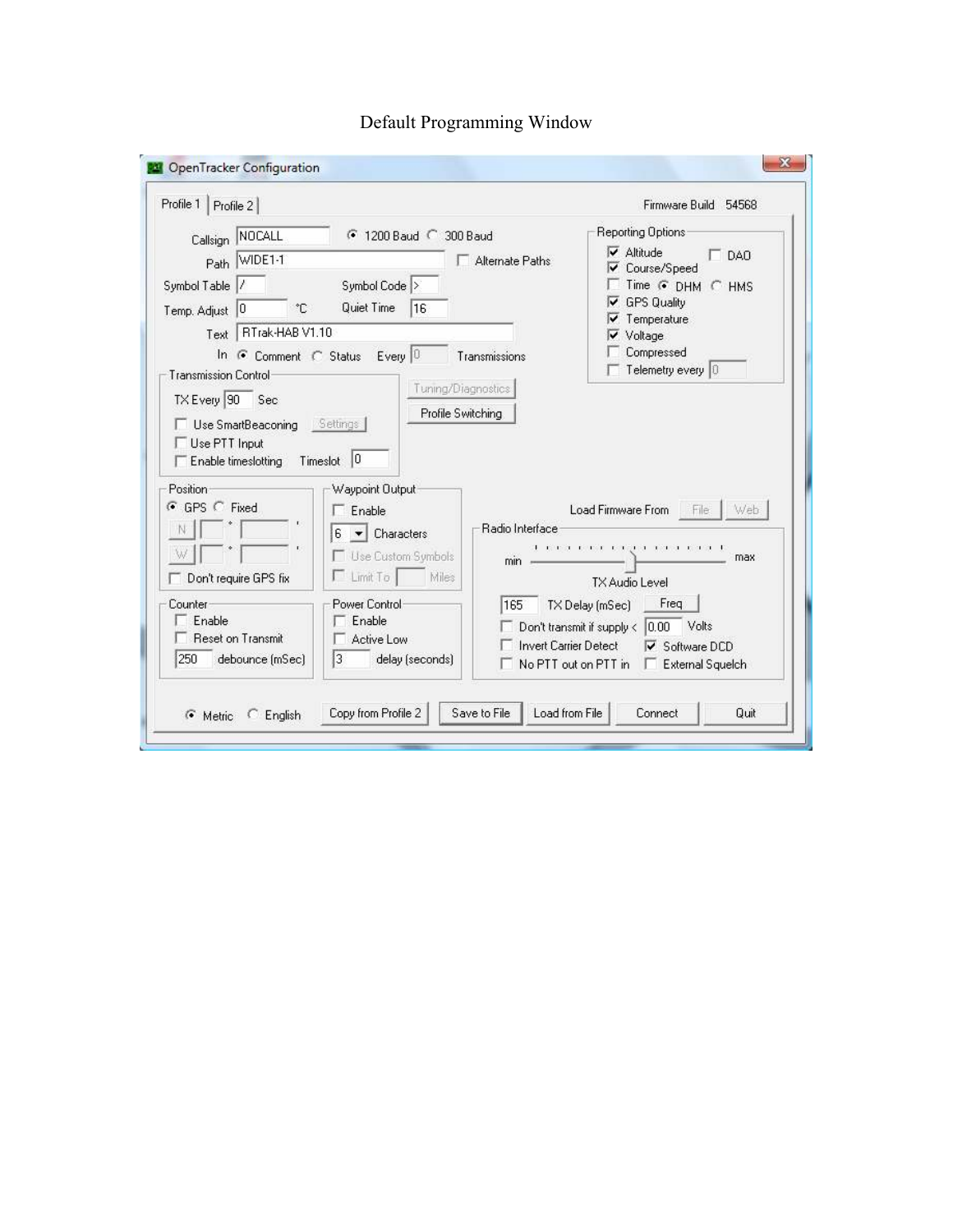### **Telemetry/Control Header**

- The RTrak-HAB employs a full telemetry and controls package as part of the tracker payload. All ADC raw values are reported in the payload of the APRS packet.
- The ADC (Analog to Digital Converter) channels can accept any analog voltage between 0-5VDC. These channels have on-board 3.3K pull-up resistors and 0.1uF decoupling capacitors.
- The GPO (General Purpose Output) channels can control numerous devices during flight. GPO 0-2 switches ground. GPO 3 switches +5VDC

**Important!** As of writing this document (4/15/2011) the GPO's are not yet implemented in firmware. This will be added soon and this document will be updated to reflect that change.



#### **Telemetry/Control Header Pinout**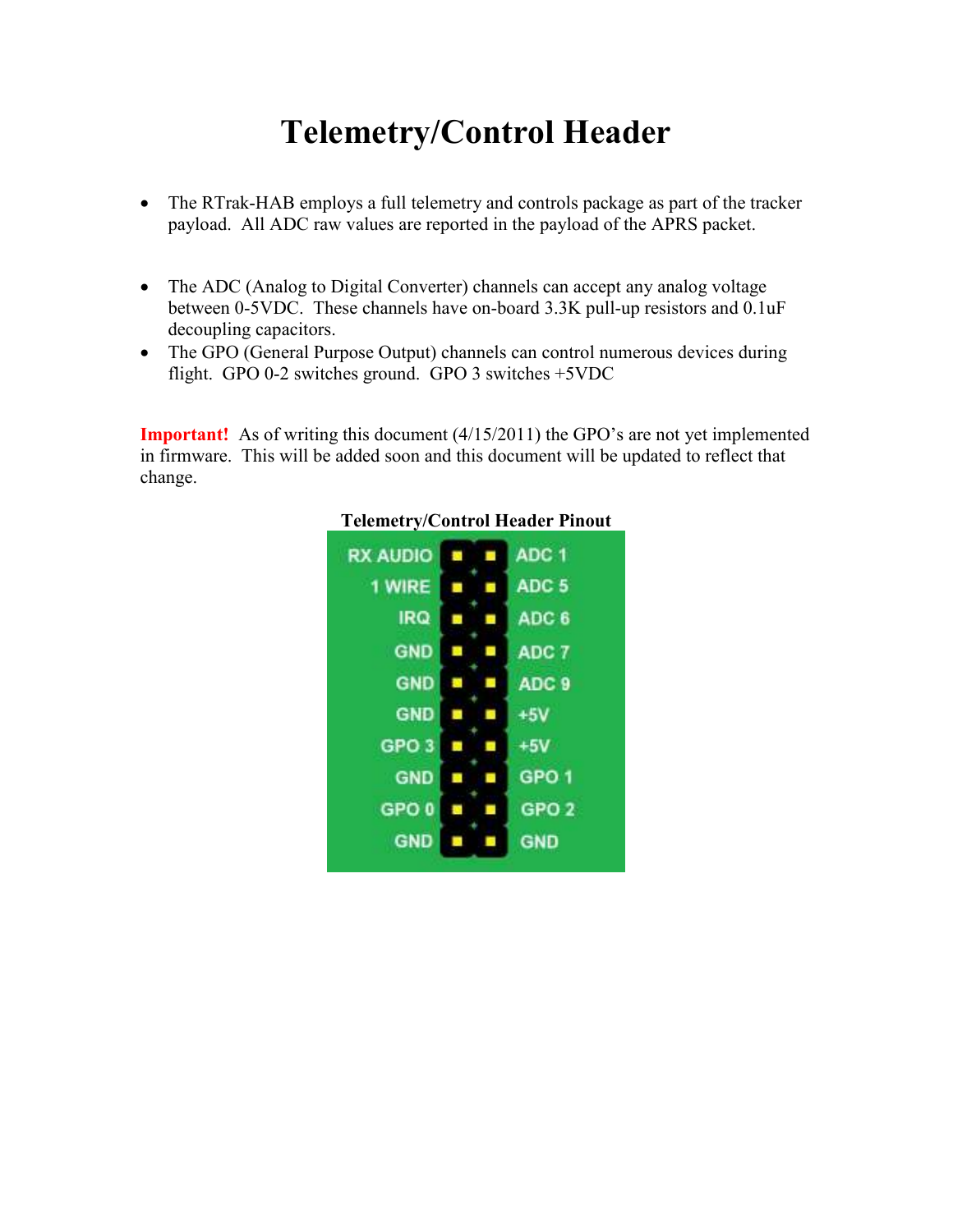## **Dual-Frequency Operation**

- The RTrak-HAB is capable of operating on two independent VHF frequencies when in flight. This is accomplished by editing the frequency information in the configuration software.
- 1. The first step is to read the tracker's current programmed profile with the configuration software.
- 2. Next, click on the "Freq" button to open up the editing window.

|                                       | Callsign NOCALL               | 4 1200 Baud C 300 Baud                |                 |                              | Reporting Options                                                 |
|---------------------------------------|-------------------------------|---------------------------------------|-----------------|------------------------------|-------------------------------------------------------------------|
|                                       | Path WIDE1-1                  |                                       |                 | Alternate Paths              | $\nabla$ Altitude<br>$\Box$ DAO                                   |
| Symbol Table                          |                               | Symbol Code >                         |                 |                              | Course/Speed<br>M<br>Time G DHM C HMS                             |
| Temp. Adjust 0                        | ۴C                            | Quiet Time                            | 16              |                              | <b>GPS Quality</b><br>v                                           |
| Text                                  | RTrak-HAB V1.10               |                                       |                 |                              | Temperature<br>Voltage                                            |
|                                       | In G Comment C Status Every 0 |                                       |                 | Transmissions                | Compressed                                                        |
| <b>Transmission Control</b>           |                               |                                       |                 |                              | Telemetry every 0                                                 |
| TX Every 90                           | Sec                           |                                       |                 | Tuning/Diagnostics           |                                                                   |
|                                       |                               |                                       |                 |                              |                                                                   |
|                                       |                               |                                       |                 | Profile Switching            |                                                                   |
|                                       | Use SmartBeaconing            | Settings                              |                 |                              |                                                                   |
| Use PTT Input                         |                               |                                       |                 |                              |                                                                   |
| Enable timeslotting                   |                               | Timeslot 0                            |                 |                              |                                                                   |
|                                       |                               |                                       |                 |                              |                                                                   |
|                                       |                               | Waypoint Output                       |                 |                              |                                                                   |
|                                       |                               | Enable                                |                 |                              | Load Firmware From File<br>Web                                    |
|                                       |                               | 6<br>$\blacktriangleright$ Characters |                 | Radio Interface              |                                                                   |
|                                       |                               |                                       |                 |                              | <b>CONTRACTOR</b><br>$1 \t1 \t1 \t1$                              |
|                                       |                               | Use Custom Symbols                    |                 | min                          | max                                                               |
|                                       | Don't require GPS fix         | $\Gamma$ Limit To                     | Miles           |                              | <b>TX Audio Lavel</b>                                             |
|                                       |                               | Power Control                         |                 | 165                          | Freq                                                              |
| Enable                                |                               | Enable                                |                 |                              | TX Delay (mSec)                                                   |
| Position-<br>G GPS C Fixed<br>Counter | <b>Reset on Transmit</b>      | Active Low                            |                 |                              | Don't transmit if supply <<br>U.OO Volts                          |
| 250                                   | debounce (mSec)               | 13                                    | delay (seconds) | <b>Invert Carrier Detect</b> | <b>▽</b> Software DCD<br>No PTT out on PTT in<br>External Squelch |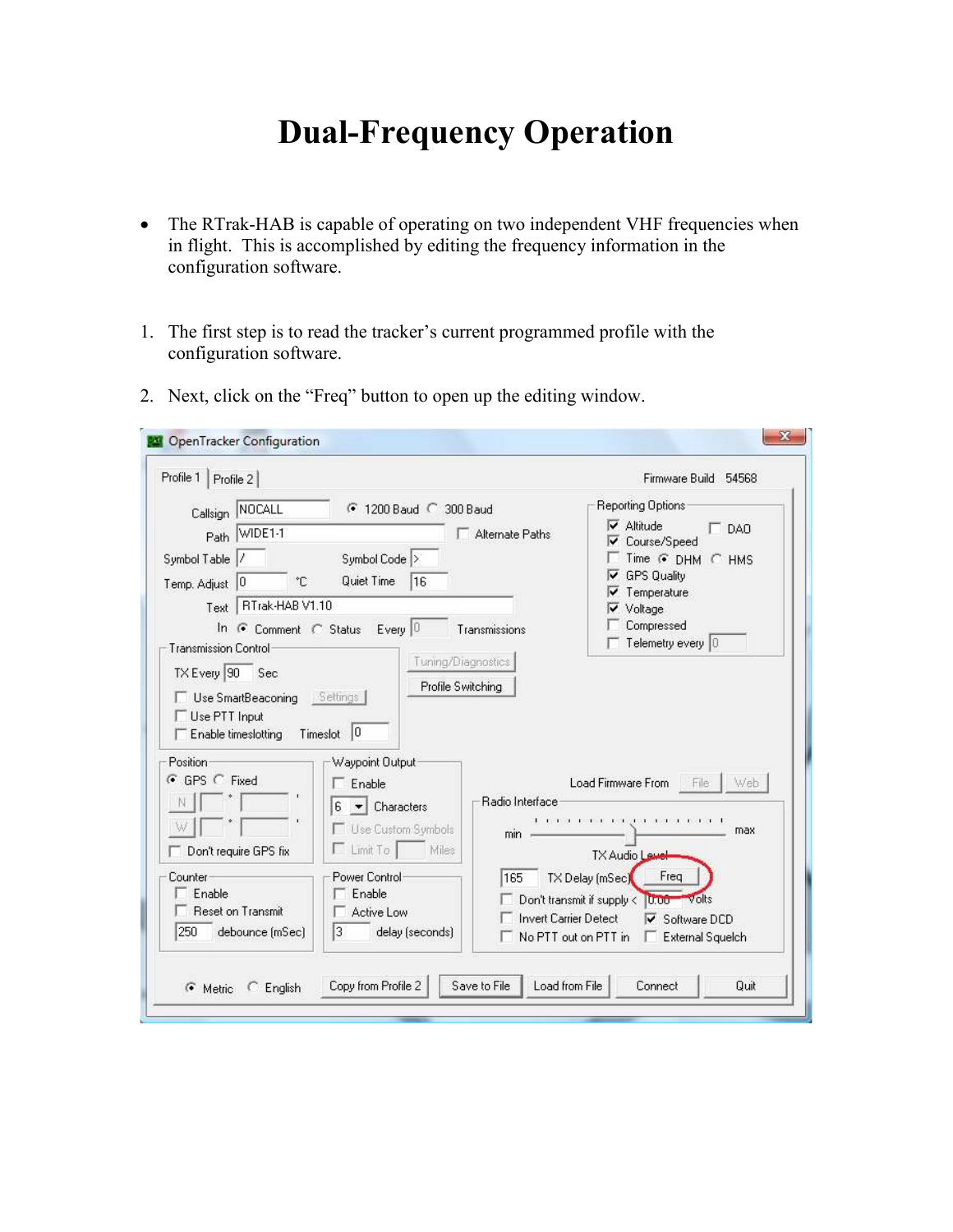3. The frequency editor window will open up and have defaults loaded in the slots.

| Primary Channel G 1 C 2 C 3 C 4 C 5 C 6 C 7 C 8 C Selector   |                           |  |  |  |  |    |         |  |  |  |  |
|--------------------------------------------------------------|---------------------------|--|--|--|--|----|---------|--|--|--|--|
| Secondary Channel C 1 G 2 C 3 C 4 C 5 C 6 C 7 C 8 C Selector |                           |  |  |  |  |    |         |  |  |  |  |
| Use secondary every 5 transmissions                          |                           |  |  |  |  |    |         |  |  |  |  |
|                                                              |                           |  |  |  |  |    |         |  |  |  |  |
|                                                              | Channel Definitions (MHz) |  |  |  |  |    |         |  |  |  |  |
|                                                              | 144.39000                 |  |  |  |  | 5. | 0.00000 |  |  |  |  |
| $\mathfrak{D}$                                               | 144.79000                 |  |  |  |  | 6  | 0.00000 |  |  |  |  |
| 3                                                            | 0.00000                   |  |  |  |  |    | 0.00000 |  |  |  |  |
| 4                                                            | 0.00000                   |  |  |  |  | 8  | 0.00000 |  |  |  |  |
|                                                              |                           |  |  |  |  |    |         |  |  |  |  |

4. There are eight total frequency slots provided, but only two can be used at any given time. Normally, this would be slot 1 and slot 2. Use the selection dots (also known as "radio buttons") to assign a frequency slot to the primary and secondary channels.

**Primary Channel** is the default frequency used on power up and is controlled by the beaconing timing/scheme selected on the primary configuration window.

**Secondary Channel** is used only at the specified beacon rate typed into the "Use secondary every" box.

The example showed above will beacon on the primary frequency based on your beacon timing/scheme selected on the main page. The secondary frequency will be beaconed every 5 beacons on the main frequency. This gives you a 5:1 beacon ratio.

**Important!** If SINGLE frequency operation is desired, set the primary AND secondary selection dots to slot 1. Also, make sure than the "beacon secondary every" box has a zero (0) typed into it. This will disable any dual-frequency options.